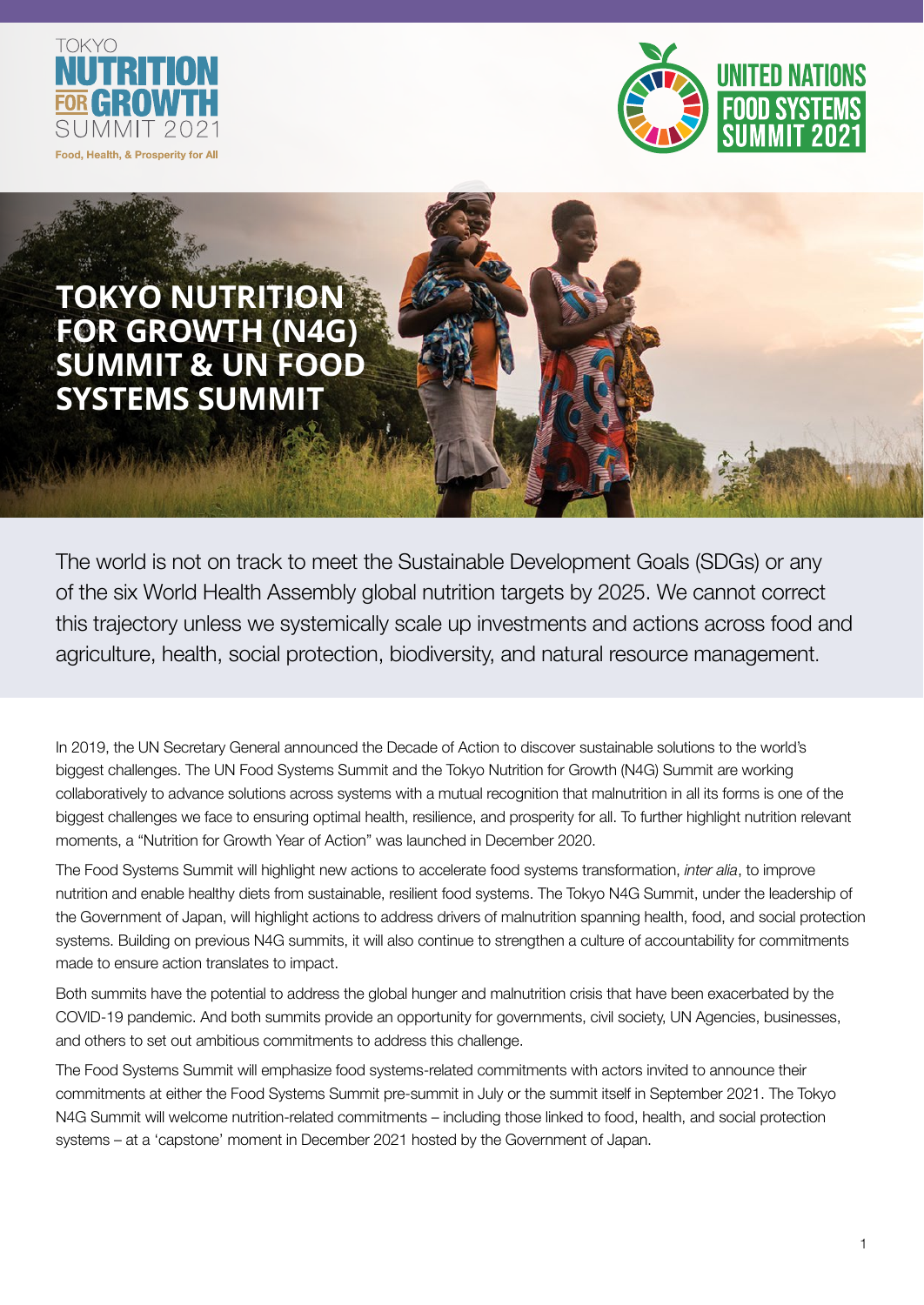#### **Delivering a United Vision for Food, Health, and Prosperity for All**

In 2019, 690 million people in the world were affected by hunger, an increase of 10 million since 2018 and 60 million more than in 2014 (SOFI 2020). Adult obesity has nearly tripled since 1975 (WHO 2020), and people with obesity are at a greater risk of severe disease and death due to COVID-19.<sup>1</sup> About 44% of infants under 6 months of age are exclusively breastfed, and anaemia is currently affecting over one-third of all women of reproductive age. Healthy diets are unaffordable for more than 3 billion people worldwide. In addition, COVID-19 threatens to undo a decade of progress and has put our health and food systems to the test. Without timely action, an additional 9.3 million children will suffer the life-threatening consequences of wasting and 2.6 million children will be stunted. These impacts augment an already high burden of stunting and wasting (149 million and 45 million children under five, respectively).<sup>2</sup>

The food system touches every single priority across the health and development agenda. Investing in good nutrition is key to economic and social development, and to reducing inequality and eliminating poverty. Unhealthy diets are one of the world's leading risk factors for disease and death, now responsible for 20% of premature mortality worldwide. Nearly half of all deaths in children under age 5 are attributable to undernutrition, and it will be impossible to end preventable child deaths or reach the SDG targets without improving nutrition for women and girls.<sup>3</sup>

In the last decade, one of the largest shifts in nutrition has been the recognition that reducing malnutrition in all its forms requires multi-sectoral action. Agriculture's role in delivering healthy, affordable diets has become increasingly clear.<sup>4</sup> It is also crucial to look at a food systems' approach, realigning all activities related to food production, supply, processing, safety, marketing, market access and consumption to ensure improved nutrition and access to affordable healthy diets. Achieving the SDGs will involve implementing policies to reshape incentives across the food chain.<sup>4</sup> Taken together, the UN Food Systems Summit and Nutrition for Growth present a unique opportunity to address both the immediate as well as underlying determinants of malnutrition.

**At this critical point, we all must work together to transform health, food, and social protection systems, while also taking into account the environment and context people are living in.** Together we can heighten global awareness, momentum, and action at this midway point toward delivering on the promise of the UN Decade of Action on Nutrition (2016-2025), and nine years within toward the SDGs.

### **The Food Systems Summit, led by the UN Secretary General, is a once-in-a-generation opportunity to ensure that food systems deliver on all goals of the 2030 Agenda for people, planet, and prosperity.**

The Food Systems Summit brings together extended networks and communities to amplify engagement and commitments to action, strengthening the food system for all on a global level. It is working to engage people at all levels by holding [Food Systems Summit Dialogues](https://summitdialogues.org/overview/) throughout the year, culminating in a pre-summit in 26-28 July in Rome and a summit on 23 September in New York.

**[The Tokyo N4G Summit 2021](https://nutritionforgrowth.org/events/) is a pledge summit and provides an opportunity to transform the way the world tackles the global challenge of malnutrition in all its forms.** Over the past decade, the Governments of the United Kingdom, Brazil, and Japan have worked to mobilize action on nutrition commitments under the N4G umbrella aligned to the Olympics and Paralympics. This year's summit, hosted by the government of Japan, will be held in December 2021 and focus on the following priorities and cross-cutting themes: making nutrition integral to universal health coverage (UHC); building food systems that promote healthy diets and nutrition; building greater resilience towards malnutrition in fragile and conflict-affected contexts; improving data collection and application; and financing critical nutrition activities.

- 1 https://immunityageing.biomedcentral.com/articles/10.1186/s12979-020-00212-x
- 2 https://www.who.int/publications/i/item/jme-2020-edition

<sup>&</sup>lt;sup>3</sup> GBD Diet Collaborators. Health effects of dietary risks in 195 countries, 1990-2017: a systematic analysis for the Global Burden of Disease Study 2017. The Lancet. May 2019. [https://doi.org/10.1016/S0140-6736\(19\)30041-8](https://doi.org/10.1016/S0140-6736(19)30041-8)

<sup>4 &</sup>quot;Healthy Diets from Sustainable Food Systems: Food Planet Health," EAT-Lancet Commission, August 13, 2019, [https://eatforum.org/](https://eatforum.org/content/uploads/2019/01/EAT-Lancet_Commission_Summary_Report.pdf) [content/uploads/2019/01/EAT-Lancet\\_Commission\\_Summary\\_Report.pdf](https://eatforum.org/content/uploads/2019/01/EAT-Lancet_Commission_Summary_Report.pdf)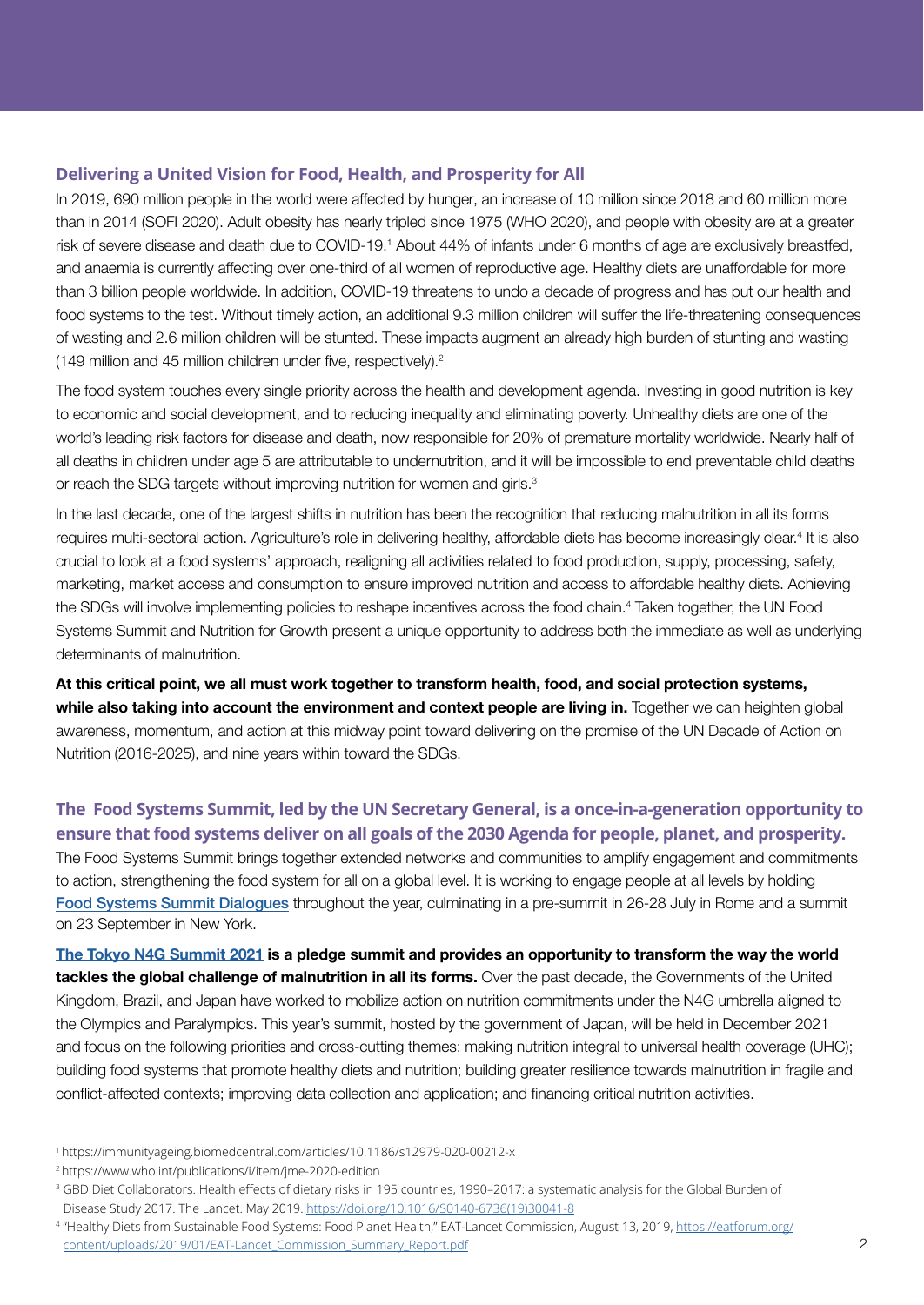#### **Both summits seek wide and active engagement by governments, civil society, business, and donors; and focus on actions, solutions, and commitments.**

The Food Systems Summit and Tokyo N4G Summit Secretariat teams meet on a regular basis to ensure efforts are coordinated and complement each other.

**The two summits are aligned in their mission** to ensure that everyone, including the most vulnerable, have access to safe, affordable, and nutritious food by 2030, as called for by the SDGs.

The Food Systems Summit will accelerate efforts toward all 17 SDGs to deliver more sustainable, equitable, and healthier food systems that address the underlying causes of food insecurity and all forms of malnutrition.

Five areas of action have emerged through the process as the primary areas to accelerate action toward the 2030 Agenda. These are:

- Nourish all people
- Boost nature-based solutions
- Advance equitable livelihoods, decent work and empowered communities
- Build resilience to vulnerabilities, shocks and stresses
- Support the means of implementation

The Tokyo N4G Summit aims to address the global hunger and malnutrition crisis by focusing on three core areas:

- Health: Making nutrition integral to universal health coverage (UHC)
- Food: Building food systems that promote healthy diets and nutrition
- Resilience: Addressing malnutrition effectively in fragile and conflict-affected contexts

The Tokyo N4G Summit also promotes two cross-cutting themes: data-driven accountability and securing new investment and driving innovation in nutrition financing. While recognizing food systems as an intervention area with important linkages to the Food Systems Summit, N4G also looks at the role of health and social protection systems as delivery platforms for nutrition interventions. It aims to make nutrition integral to UHC for sustainable development to be framed around the six pillars of health systems: health service delivery, health workforce, health financing, health information systems, access to essential medicines, and leadership and governance.

**The 2021 Food Systems Summit and the Tokyo N4G Summit are united by an ambitious goal to address all forms of malnutrition through multiple pathways.** The summits are critical to delivering a complementary set of nutrition commitments for action and to achieving the 17 SDGs. Most importantly, they both rely on the active participation of all actors to unite behind powerful solutions—including stronger policies, financing, and programs—that are urgently need right now to secure healthy, productive, and equitable lives for all. The shared goal of addressing malnutrition in all its forms needs to be supported by a comprehensive framework for accountability, in order to monitor nutrition commitments and how they translate into impact.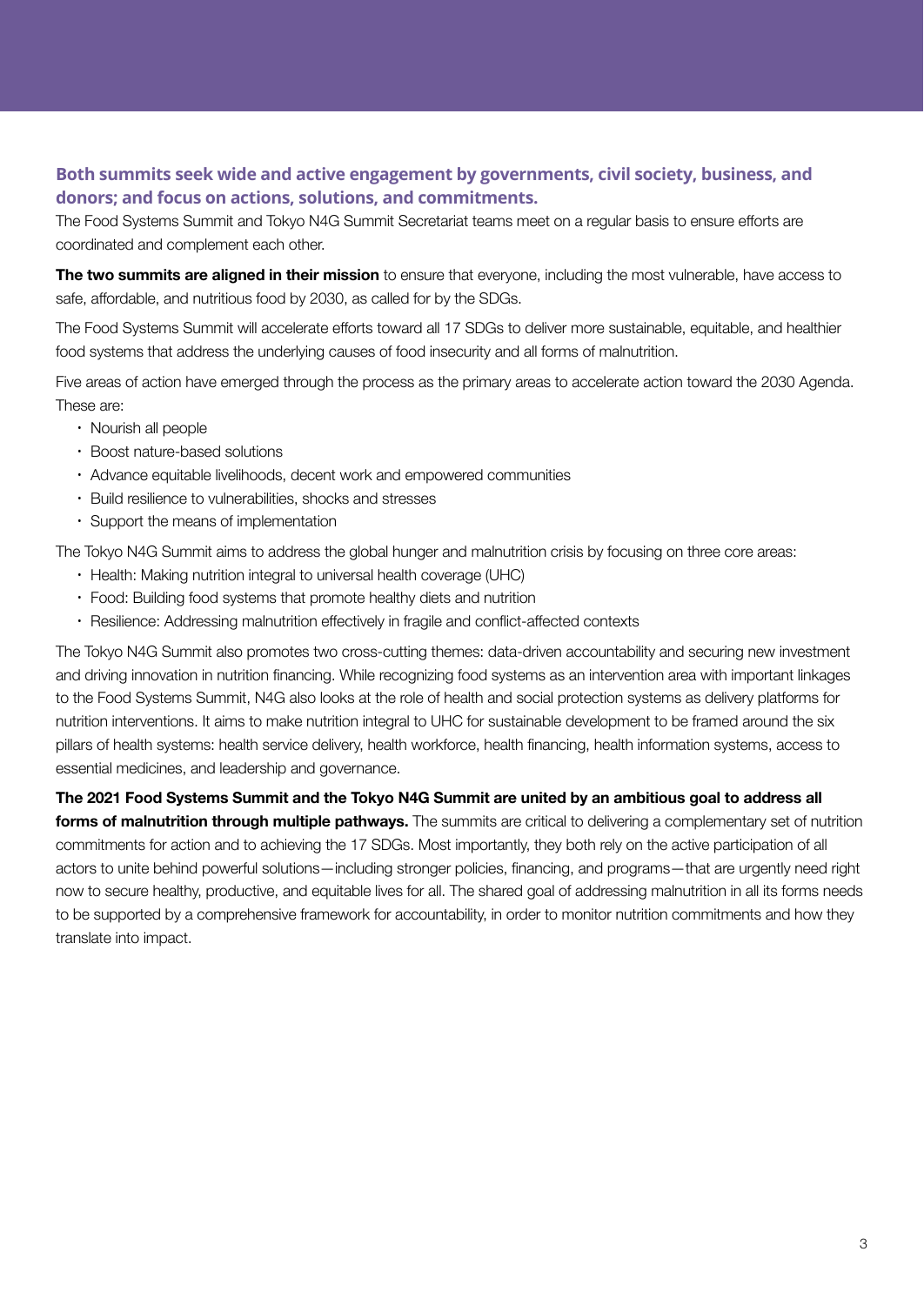## **Scopes of the Summits.**

| <b>Scope</b>        | <b>The Food Systems Summit</b>                                                                                                                                                                                                                                                                                                                                                                                                                | <b>Tokyo N4G Summit</b>                                                                                                                                                                                                                                                                                                                                                                                                                                                                                                                                            |
|---------------------|-----------------------------------------------------------------------------------------------------------------------------------------------------------------------------------------------------------------------------------------------------------------------------------------------------------------------------------------------------------------------------------------------------------------------------------------------|--------------------------------------------------------------------------------------------------------------------------------------------------------------------------------------------------------------------------------------------------------------------------------------------------------------------------------------------------------------------------------------------------------------------------------------------------------------------------------------------------------------------------------------------------------------------|
| Participation       | • A global multi-stakeholder Summit anchored in<br>Member State leadership                                                                                                                                                                                                                                                                                                                                                                    | • A Summit of interested commitment-making<br>governments and partners.                                                                                                                                                                                                                                                                                                                                                                                                                                                                                            |
| Goals               | • Accelerate progress toward the 17 Sustainable<br>Development Goals to deliver a more sustainable,<br>equitable, and healthier food system.                                                                                                                                                                                                                                                                                                  | • Transform health systems and food systems to<br>deliver better health, nutrition, and diets for the most<br>vulnerable and end malnutrition in all its forms.                                                                                                                                                                                                                                                                                                                                                                                                    |
| <b>Outcomes</b>     | • A focus on food systems with multiple<br>outcomes centered around five objectives:<br>1. Ensure access to safe and nutritious<br>food for all<br>2. Shift to sustainable consumption patterns<br>3. Boost nature-positive production<br>4. Advance equitable livelihoods<br>5. Build resilience to vulnerabilities, shocks,<br>and stress<br>There are four cross cutting levers of change:<br>Finance, Innovation, Gender and Human Rights | • A focus on nutrition outcomes with five priorities<br>including 3 core areas and 2 cross-cutting themes:<br><b>Core Areas</b><br>1. Health: Making nutrition integral to Universal<br><b>Health Coverage</b><br>2. Diet: Building food systems that promote healthy<br>diets and nutrition<br>3. Resilience: Addressing malnutrition effectively in<br>fragile and conflict-affected countries<br><b>Cross-cutting themes</b><br>4. Data: Promoting data-driven accountability<br>5. Financing: Securing new investment and innovation<br>in nutrition financing |
| Leadership          | • UN Secretary General, with leadership from<br>member states and other stakeholders.                                                                                                                                                                                                                                                                                                                                                         | • Government of Japan (Ministry of Foreign Affairs,<br>Ministry of Health, Labour and Welfare, and Ministry<br>of Agriculture, Forestry and Fisheries).                                                                                                                                                                                                                                                                                                                                                                                                            |
| <b>Deliverables</b> | • Secretary-General Statement of Action.<br>• Country-led commitments and individual<br>commitments to action from all stakeholders<br>through National Pathways and 52 solution<br>clusters.<br>• Multi-stakeholder coalitions of action<br>launched that are centered around<br>game-changing solutions.<br>• Elevated discourse on improving food systems at<br>the center of achieving the SDGs.<br>• Follow up and review mechanisms.    | • A compact focused on policy actions and<br>financial commitments.<br>. Individual commitments and actions from all<br>stakeholders (e.g. resilience).<br>• A commitment guide is now available here,<br>with the following four key criteria:<br>1. Be SMART (Specific, Measurable, Achievable,<br>Relevant, Time-bound);<br>2. Align with national priorities:<br>3. Align with the N4G Principles for Engagement;<br>4. Align with the Nutrition Accountability<br>Framework.                                                                                  |